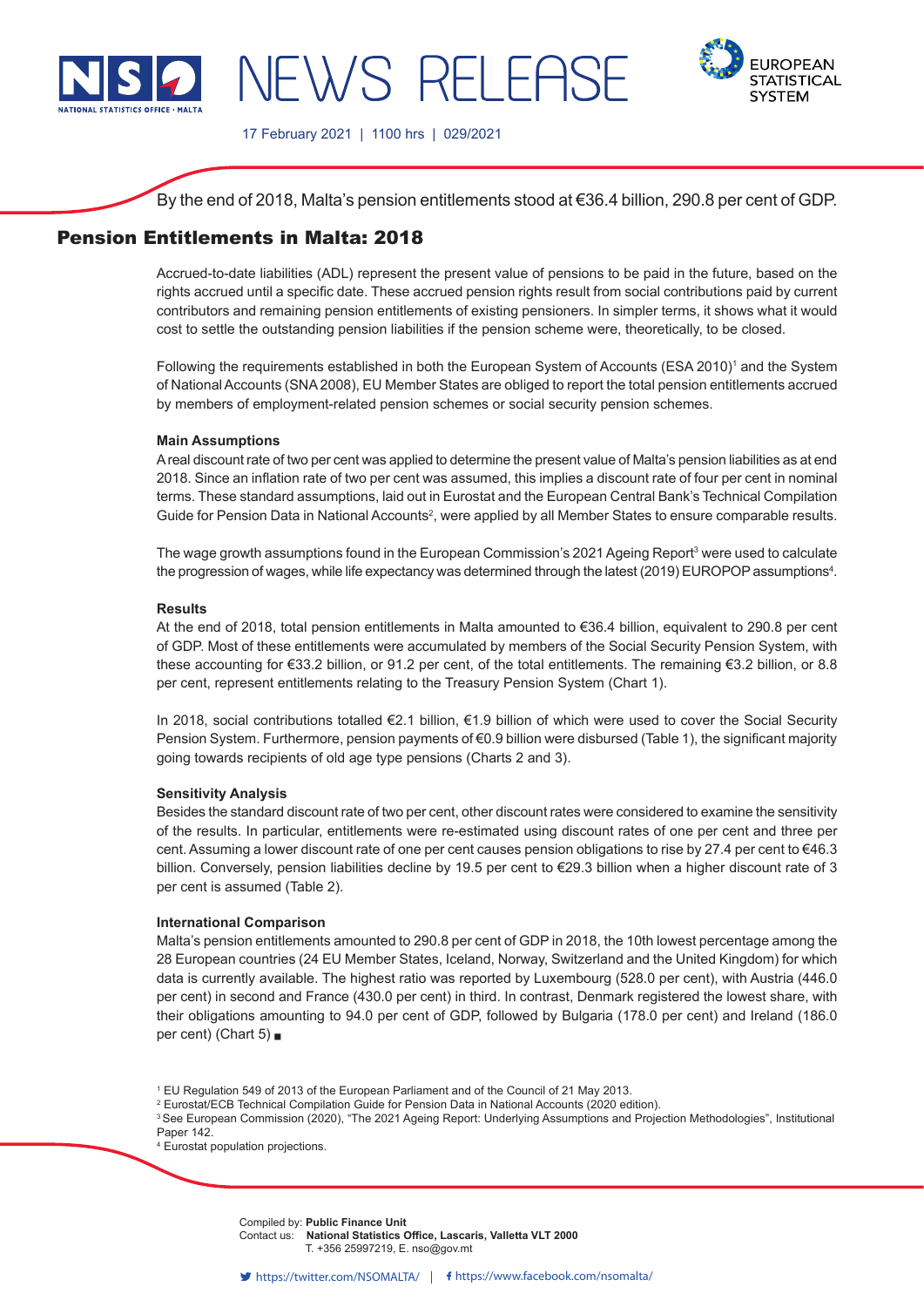|  |  | Table 1. Pension Entitlements: 2018 |  |
|--|--|-------------------------------------|--|
|--|--|-------------------------------------|--|

| <b>Description</b>                                                                                                                 |                                                                                             | <b>Treasury</b>    | <b>Social Security</b> | <b>Total</b> |  |  |  |
|------------------------------------------------------------------------------------------------------------------------------------|---------------------------------------------------------------------------------------------|--------------------|------------------------|--------------|--|--|--|
|                                                                                                                                    |                                                                                             | $\epsilon$ million |                        |              |  |  |  |
| <b>Opening Balance Sheet</b>                                                                                                       |                                                                                             |                    |                        |              |  |  |  |
| 1                                                                                                                                  | Pension entitlements <sup>1</sup>                                                           | 3,095              | 31,198                 | 34,292       |  |  |  |
|                                                                                                                                    | Changes in pension entitlements due to transactions                                         |                    |                        |              |  |  |  |
| $\overline{2}$                                                                                                                     | Increase in pension entitlements due to social<br>contributions $(=2.1 +  + 2.4 - 2.5)$     | 201                | 1,907                  | 2,108        |  |  |  |
| 2.1                                                                                                                                | Employer actual social contributions                                                        | $\mathbf{0}$       | 306                    | 306          |  |  |  |
| 2.2                                                                                                                                | Employer imputed social contributions                                                       | 77                 |                        | 77           |  |  |  |
| 2.3                                                                                                                                | Household actual social contributions                                                       | $\Omega$           | 354                    | 354          |  |  |  |
| 2.4                                                                                                                                | Household social contribution supplements                                                   | 124                | 1,248                  | 1,372        |  |  |  |
| 2.5                                                                                                                                | Less pension scheme charges                                                                 | $\mathbf{0}$       | 0                      | $\Omega$     |  |  |  |
| 3                                                                                                                                  | Other (actuarial) increase of pension entitlements                                          |                    | 577                    | 577          |  |  |  |
| 4                                                                                                                                  | Reduction in pension entitlements due to payment of<br>social benefits                      | 105                | 764                    | 870          |  |  |  |
| 5                                                                                                                                  | Change in pension entitlements due to social<br>contributions and pension benefits (=2+3-4) | 96                 | 1,720                  | 1,815        |  |  |  |
| 6                                                                                                                                  | Transfers of entitlements between schemes                                                   | $\Omega$           | 0                      | 0            |  |  |  |
| 7                                                                                                                                  | Change in pension entitlements due to other<br>transactions                                 | $\mathbf 0$        | 0                      | 0            |  |  |  |
| Change in pension entitlements due to other economic flows                                                                         |                                                                                             |                    |                        |              |  |  |  |
| 8                                                                                                                                  | Changes in entitlements due to revaluations                                                 | $\Omega$           | 0                      | 0            |  |  |  |
| 9                                                                                                                                  | Change in entitlements due to other changes in volume                                       | 26                 | 242                    | 267          |  |  |  |
| <b>Closing Balance Sheet</b>                                                                                                       |                                                                                             |                    |                        |              |  |  |  |
| 10                                                                                                                                 | Pension entitlements (=1+5+6+7+8+9)                                                         | 3,216              | 33,159                 | 36,375       |  |  |  |
| As a percentage of $GDP2$                                                                                                          |                                                                                             | 25.7               | 265.1                  | 290.8        |  |  |  |
| <b>Main Assumptions</b>                                                                                                            |                                                                                             |                    |                        |              |  |  |  |
| 1. Discount rate: 2% real / 4% nominal<br>Source: Pension Technical Guide (2020 edition)                                           |                                                                                             |                    |                        |              |  |  |  |
| 2. Wage growth: 1.8% average growth per year (period: 2019-2070)<br>Source: Labour Productivity Growth from the 2021 Ageing Report |                                                                                             |                    |                        |              |  |  |  |
|                                                                                                                                    | 3. Life expectancy: EUROPOP 2019 population projections<br>Source: Eurostat                 |                    |                        |              |  |  |  |

 ${}^{1}$ Equal to the closing stock for the previous year.

 $^{2}$ As published in NSO News Release 194/2020.



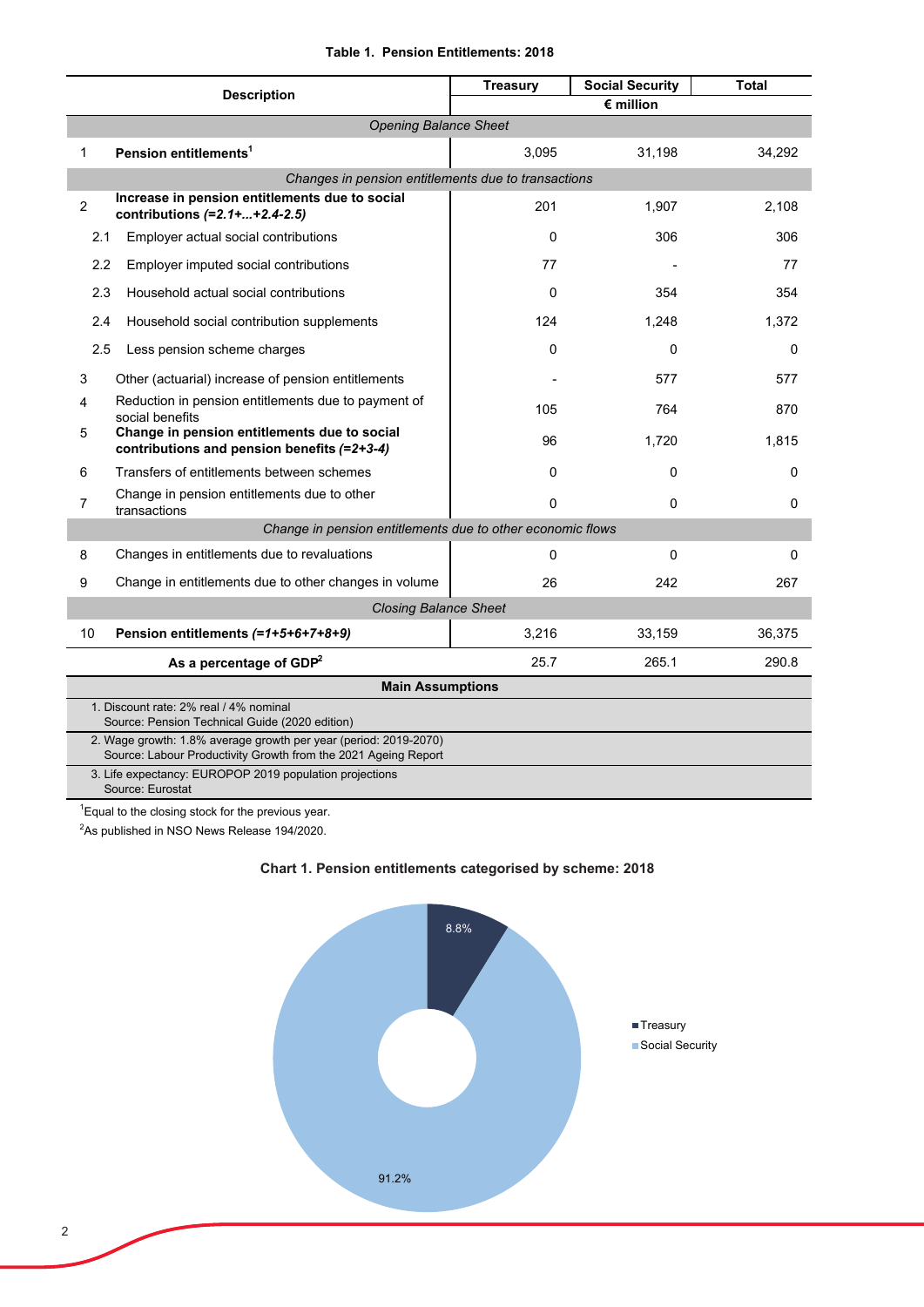

**Chart 3. Social security pension payments by type of pension: 2018**

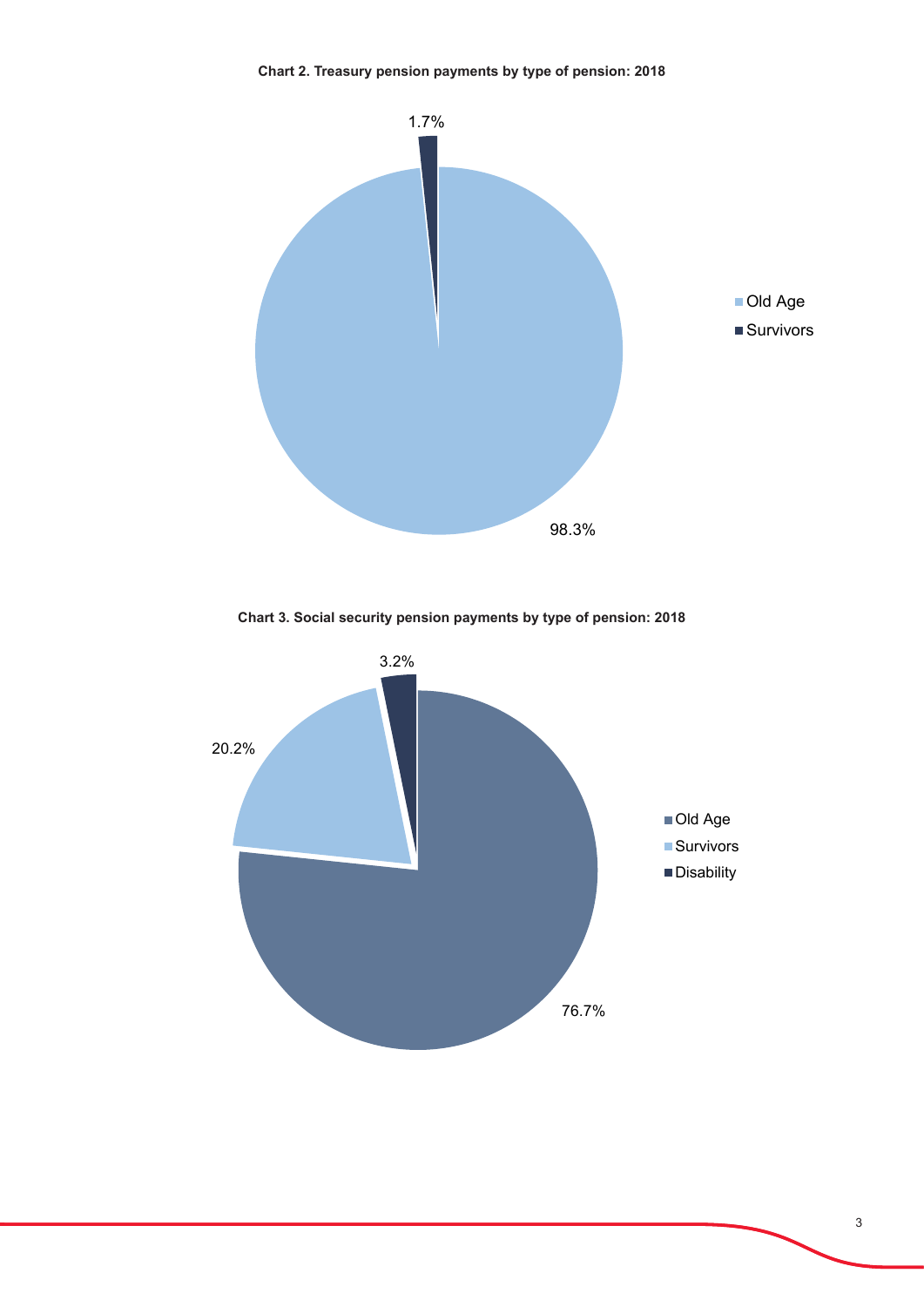| <b>Description</b>   |     |                         | 2018            |                        |              |  |
|----------------------|-----|-------------------------|-----------------|------------------------|--------------|--|
|                      |     |                         | <b>Treasury</b> | <b>Social Security</b> | <b>Total</b> |  |
| Discount rate<br>(%) | 1.0 | $\epsilon$ million      | 3,872           | 42,476                 | 46,348       |  |
|                      |     | $%$ of GDP <sup>1</sup> | 31.0            | 339.6                  | 370.5        |  |
|                      | 2.0 | $\epsilon$ million      | 3,216           | 33,159                 | 36,375       |  |
|                      |     | % of GDP                | 25.7            | 265.1                  | 290.8        |  |
|                      | 3.0 | $\epsilon$ million      | 2,722           | 26,542                 | 29,264       |  |
|                      |     | % of GDP                | 21.8            | 212.2                  | 234.0        |  |

#### **Table 2. Sensitivity Analysis: Discount Rate (±1%)**

1 GDP as published in NSO News Release 194/2020.



## **Chart 4. Pension entitlements by discount rate: 2018**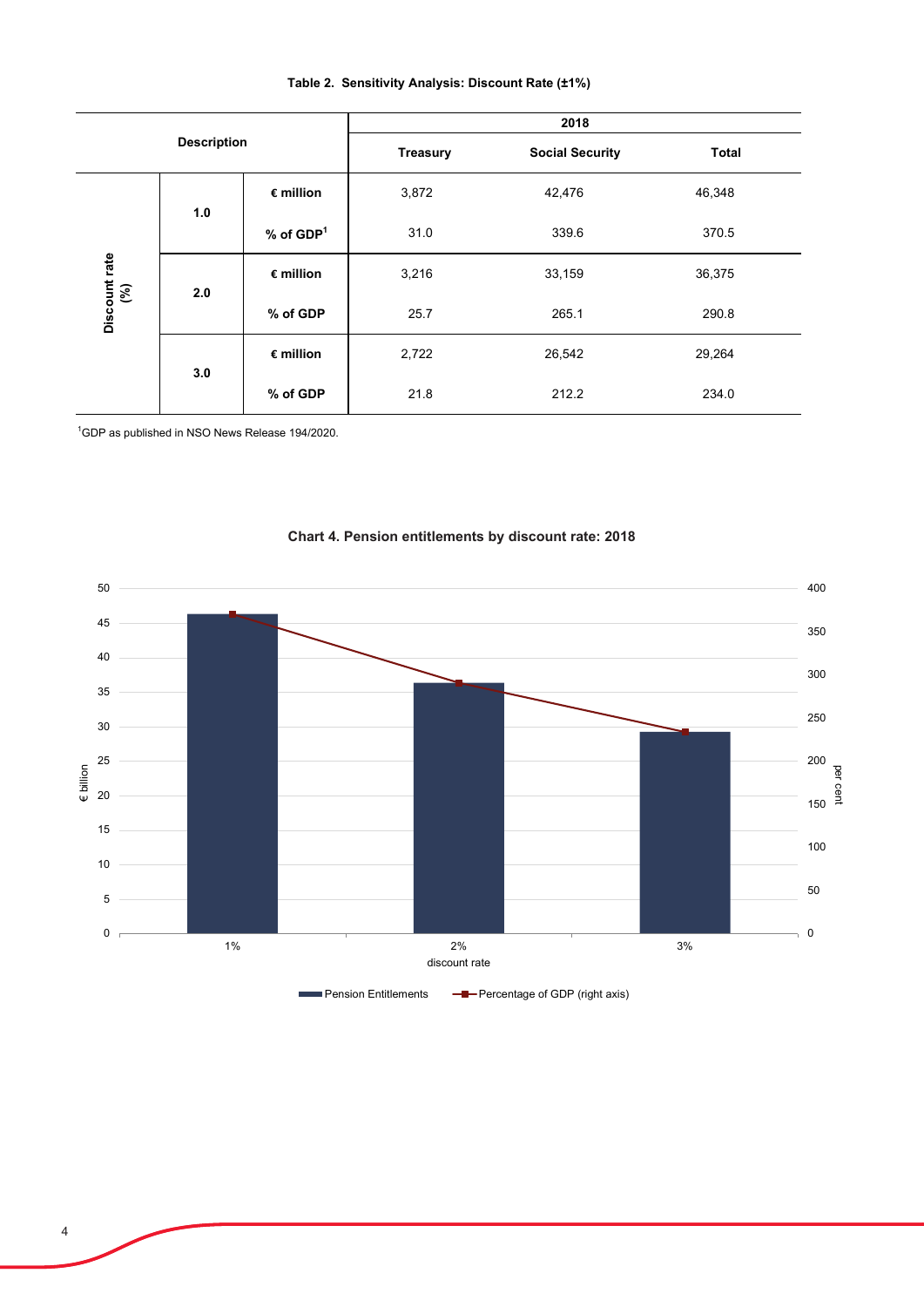

Note: Country publications can be found through the following link: https://ec.europa.eu/eurostat/web/pensions/information-member-states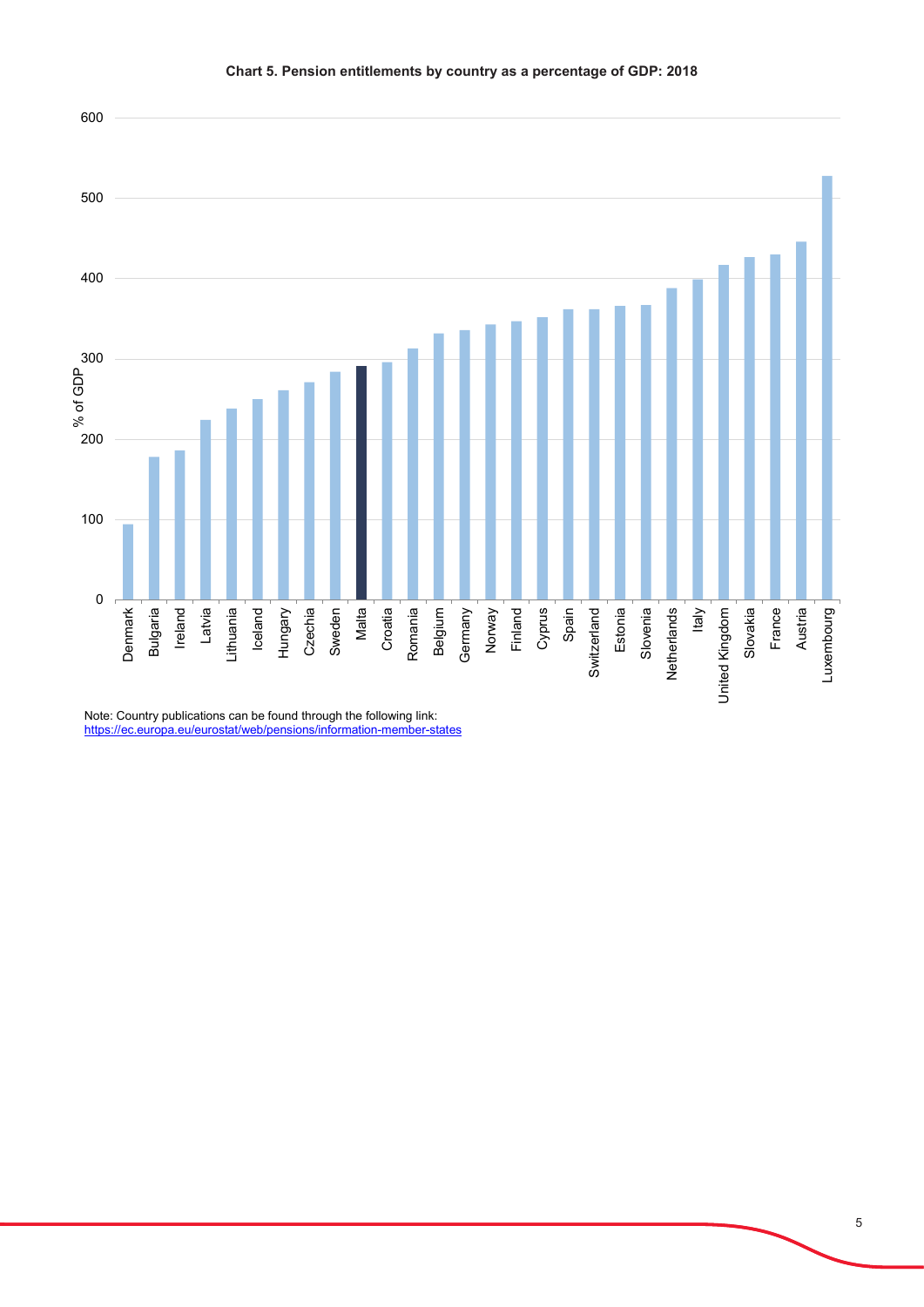#### **Methodological Notes**

- 1. The rows of the supplementary table (Table 29) are defined as follows:
	- 1. The opening stock of pension entitlements (equal to the closing stock of the previous year).
	- 2.1 Actual social contributions made by employers during the reference year.
	- 2.2 Balancing item for defined benefit pension schemes, recording any changes in entitlements not included in any other rows of Table 29.
	- 2.3 Actual social contributions made by employees during the reference year.
	- 2.4 Relates to the property income earned, or imputed on the schemes. This is equivalent to the unwinding of the discount rate, equal to the nominal discount rate for the base year multiplied with the pension entitlements recorded at the beginning of the year.
	- 3. The imputed transactions of social security pension schemes. This row is used as a balancing item for social security pension schemes. Therefore, figures may be either positive or negative, with a positive value implying that the discount rate is lower than the scheme's annual rate of return.
	- 4. Pension payments made during the year.
	- 5. Changes in pension entitlements due to contributions and pension benefits.
	- 6. Amount of entitlements transacted from one pension fund to another.
	- 7. Changes in entitlements due to any pension reforms introduced during the year.
	- 8. Changes in entitlements due to changes made to the key model assumptions, such as the discount rate, wage rate and inflation rate.
	- 9. Other changes to the volume of assets that are not classified under row 8.
	- 10. Total pension entitlements recorded at the end of the year.

#### 2. **Glossary:**

- 2.1. **Accrued-to-date pension entitlements (ADL)** amount to the present value of pensions to be paid in future periods to members of a pension system as based on their accrued rights.
- 2.2. In **Defined Benefit (DB) pension schemes** a formula is used to determine the amount of pension benefits to be paid to each individual, normally taking into consideration years of service, the person's salary over a certain period of time, the age at retirement and the pension indexation rules.
- 2.3. **Disability Pensions** are benefits paid to persons below the legal/standard retirement age suffering from a disability which prevents them from working or earning above a certain minimum level as legislated.
- 2.4. The **Discount Rate** represents an interest rate used to convert a future sum of money to its present value.
- 2.5. The **Gross Domestic Product (GDP)** is the total value of all goods and services produced, deducting the value of any goods and services used in their production within a certain period in a country.
- 2.6. The **Inflation Rate** is the rate at which the general level of prices for goods and services is increasing during a particular reference period.
- 2.7. **Old Age Pensions** are benefits paid to persons who have retired from gainful employment at the legal/standard retirement age, in return for years of service and/or social insurance payments.
- 2.8. **Pension Indexation** refers to the method used to update pensions on an annual basis. In Malta's case, pensions are updated by a sum equivalent to 70 per cent growth in average national wage and 30 per cent of the inflation rate.
- 2.9. The **Present Value** represents the current worth of a future sum of money.
- 2.10. The **Projected Benefit Obligations (PBO)** approach takes into consideration future wage increases, obtained either through promotions or a general increase in wages, when estimating the ADL of a pension system.
- 2.11. **Survivors Pensions** are paid to the close relatives (wife or children) of a deceased person who would have been eligible to receive an old age pension upon reaching retirement age.
- 3. In 2015, the National Statistics Office (NSO) embarked on a project in collaboration with the Research Centre for Generational Contracts (RCG) at Freiburg University to compile a suitable model able to estimate Malta's pension entitlements for its two pension systems; (i) the Social Security Pension system and (ii) the Treasury Pension system.